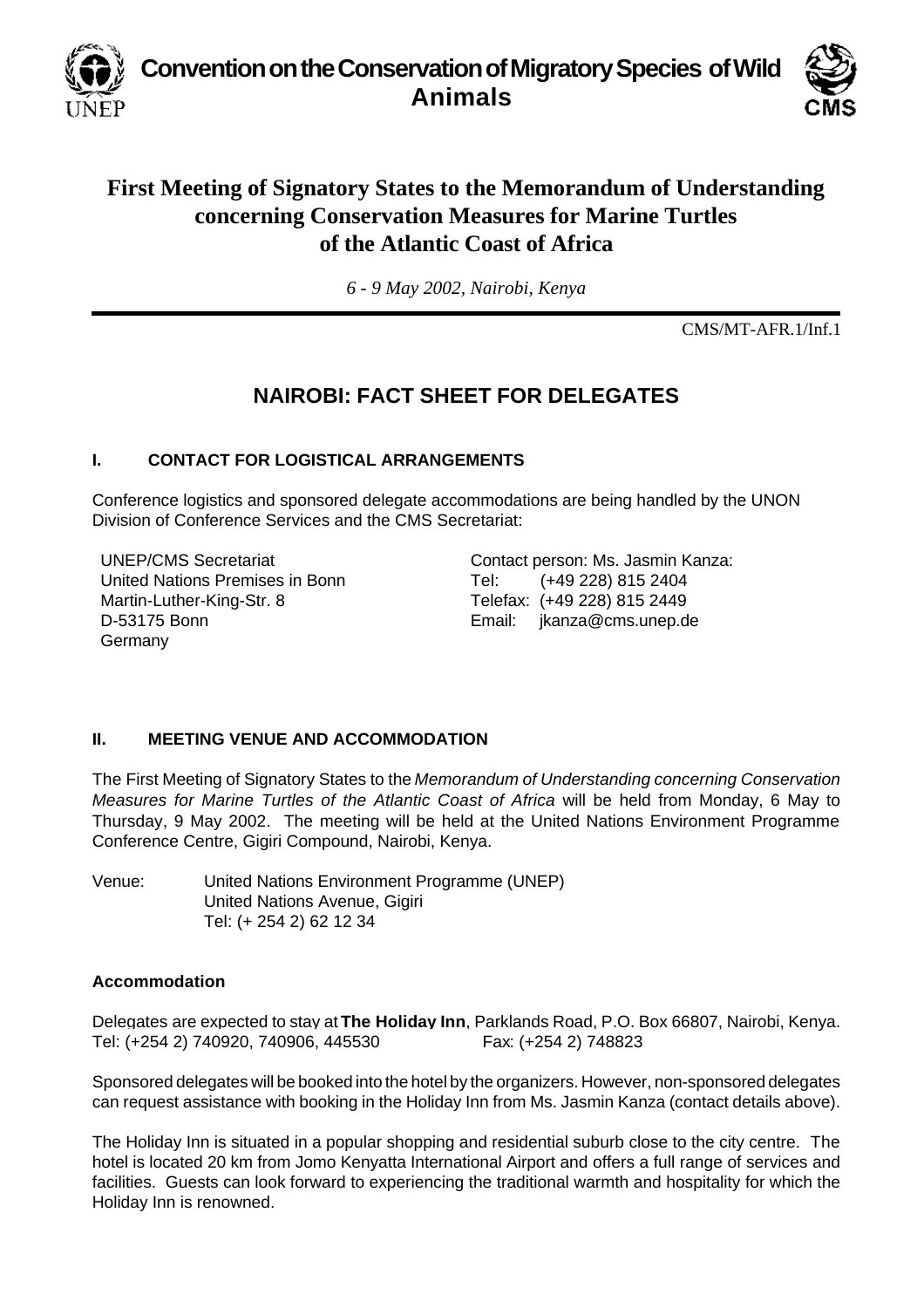All rooms have colour TV, radio, telephone, tea/coffee making facilities and private bathroom. Guests can enjoy in-room movies and 18 hour room service. There are bedrooms for non-smokers and rooms designed to suit the needs of paraplegics, with facilities throughout the hotel for disabled people.

The friendly and informal Oasis Restaurant is next to the pool deck, serving delicious breakfasts to suit all appetites. The hotel is host to Kenya's only Spur steak ranch, offering delicious speciality steaks, burgers, pizzas and a wide range of exciting salad dishes for lunch, dinner and in-between. Spur also provides room service snacks and poolside lunches.

Perfectly located and appointed for the business traveller, the hotel offers excellent conference and meeting facilities, fully equipped with audio-visual aids and soundproofed rooms to ensure privacy. The International Business centre provides business services for guests.

The hotel has a choice of shops selling Kenyan artifacts and clothing, a hairdresser, and a fully equipped Fitness Centre.

Exclusively for the Conference, room rates including buffet breakfast and cover single and double occupancy rooms are as follows:

| $\tilde{\phantom{a}}$ | Single | <b>US\$ 90.00</b> |
|-----------------------|--------|-------------------|
| $\tilde{\phantom{a}}$ | Double | US\$ 105.00       |

Buffet lunch and dinner cost at least US\$12 to US\$15 per meal.

Delegates who have **special dietary requirements** (eg vegetarian, religious or medical) are invited to inform the organizers in advance.

#### **III. TRANSPORTATION TO AND FROM THE AIRPORT and VENUE**

#### *Travel to and from Jomo Kenyatta International Airport*

The Jomo Kenyatta International Airport is 20 km away from the hotel, about 25-minute drive. Airport taxis that issue receipts are available. However, the hotel offers transportation with the following transfer rates:

US\$5.00 per person one way to be included in the Hotel

#### *Travel to and from United Nations*

Transfers to and from the venue will be provided by the organizers.

#### **IV. CURRENCY AND MONEY EXCHANGE**

The Kenyan currency is the Shilling (KES). The US Dollar is by far the most recognized foreign currency in the Kenya (current exchange rate is approx. 78 KES to one dollar). Although the security benefits of traveller's cheques apply, as much in Kenya as anywhere else, cash (US Dollars) does, as usual, have its advantages. You will find it easier to change a small amount of cash rather than a cheque.

There is a money changing service offered at the Hotel Front Desk. You may also change your money to Shillings through banks, included those at the venue (UNEP-Gigiri)**.** Opening hours in Kenyan banks are Monday to Friday from 9 am to 2 pm; some banks open on Saturday mornings. Banks at the airport open for longer hours.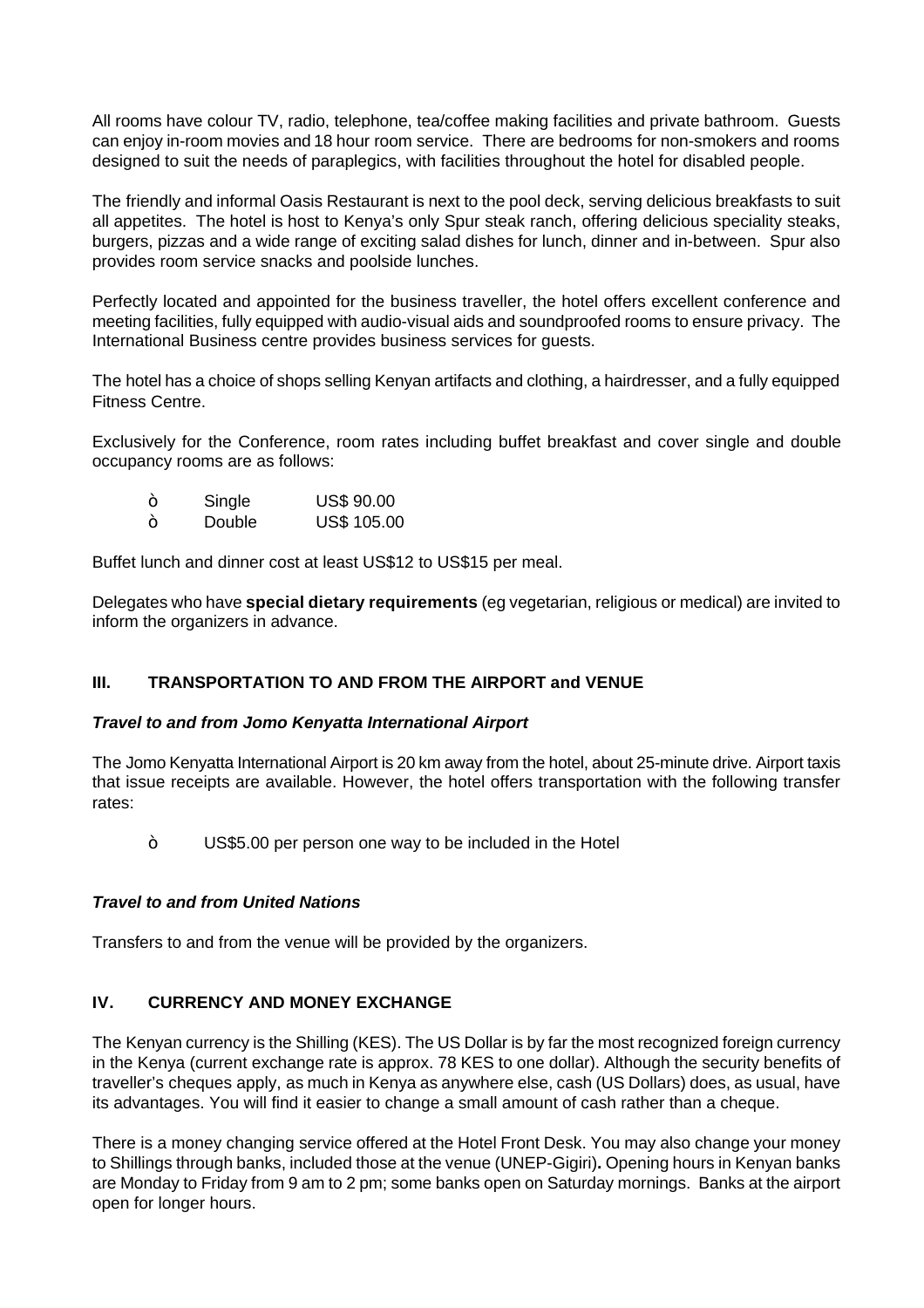You can also get a fairly good exchange rate from licensed money changers. In Nairobi, these will be found at the Westlands Shopping Centre and adjacent Shopping Malls (about 0.5 km away from the hotel).

Major credit cards are widely accepted in Nairobi.

### **V. WEATHER AND CLOTHING**

The month of May is still the rainy season. It is advisable therefore to bring raincoat and umbrella. Temperatures in May range between 20 C and 30 C.

#### **VI. MEDICAL ASSISTANCE**

You are advised to ensure, prior to your departure, that the coverage of your medical insurance plan extends to Kenya, as the organizers cannot assume responsibility for any assistance in this regard. If you need to see a doctor, you can visit a hospital outpatients or make an appointment with a local doctor (your hotel can give assistance with this).

#### **VII. ELECTRICITY**

The standard power source in the Kenya is 220/240 volts (UK-type plugs).

#### **VIII. VISAS**

Visa requirements to enter Kenya vary widely depending on your country of origin. **DELEGATES IN NEED OF A VISA TO ENTER KENYA MUST SECURE IT PRIOR TO DEPARTURE.** For more information, check with your local Kenyan Embassy, or visit the Kenya Embassy visa page at http://www.kenyaembassy.com/visa.html. **The organizers cannot guarantee the issuance of a visa at the point of entry.**

#### **IX. TRAVELLING AROUND NAIROBI**

#### *Taxis*

Taxis operate throughout the city and can be either booked or hailed on the street. Your hotel can help with booking of taxis.The cost is around US\$3 to US\$4 for a trip within the city centre, and other locations out of the city centre vary with distance to he covered.

#### *Shopping*

In general, shops are open Monday to Friday 8 am to 5 pm and Saturday 8am-1pm. Department Stores are open Monday to Sunday 10 am to 9 pm. Shops will accept cash and most major credit cards.

#### *Personal Safety*

As in most cities, be aware of pickpockets in crowded areas and dark streets in the evening. It is not advisable to walk around Nairobi alone, especially in the evening.

It is recommended that valuables are always locked away in your hotel room safe (contact hotel reception for further information).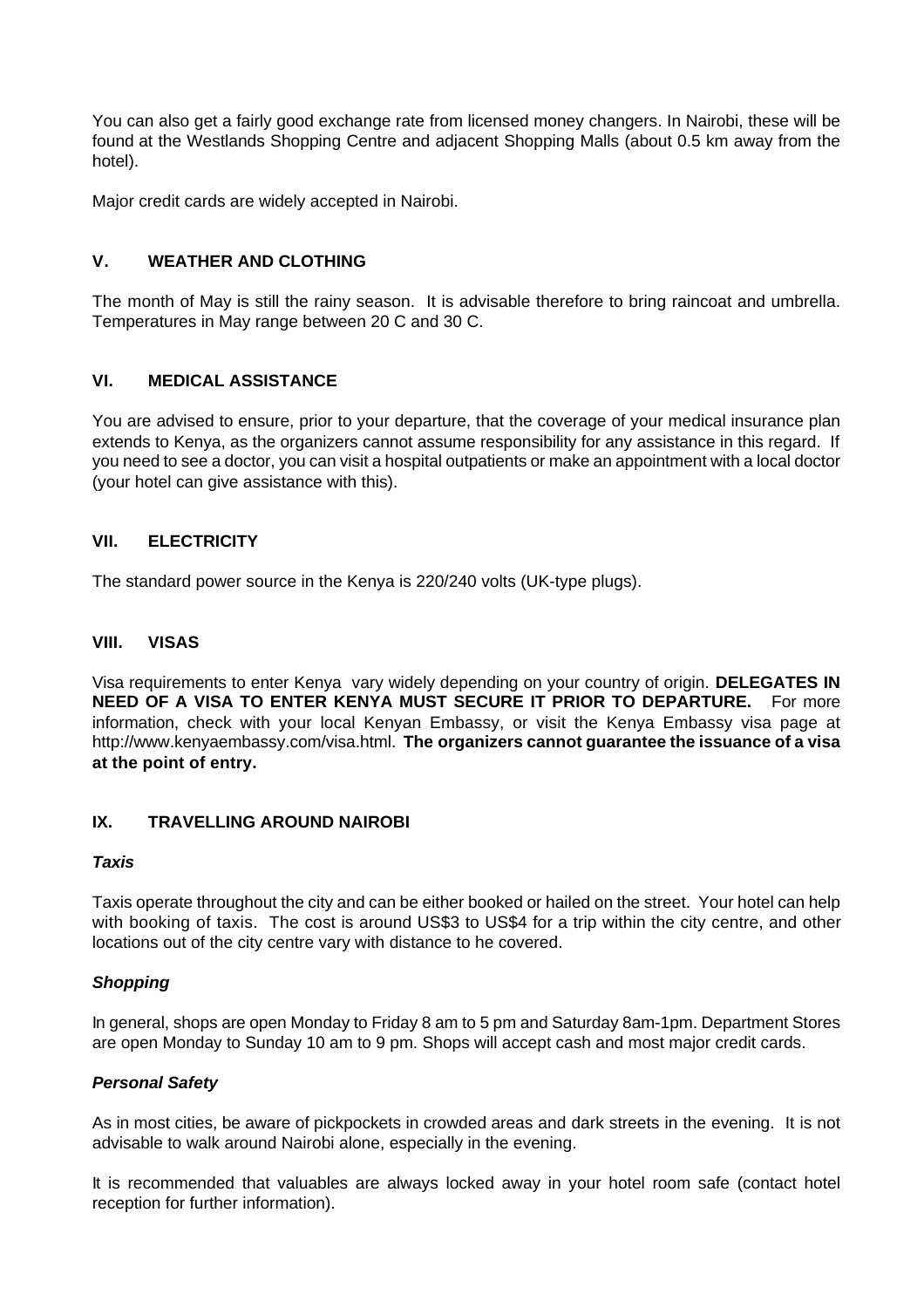# **IMPORTANT CHECKLIST OF THINGS TO DO / BRING TO NAIROBI**

| 1. | Check whether or not you require a visa for Kenya and, if so, make arrangements<br>without delay to obtain one (sponsored delegates: bring official receipts if costs are<br>incurred).                                                                                    | G |
|----|----------------------------------------------------------------------------------------------------------------------------------------------------------------------------------------------------------------------------------------------------------------------------|---|
| 2. | Arrange to have sent to the CMS Secretariat, in a formal letter, the name and contact<br>details (address, telephone, fax, e-mail) of the national correspondent who will serve as<br>the official MoU focal point for the secretariat and for the other Signatory States. | G |
| 3. | Official representatives: Secure and bring to Nairobi appropriate <i>credentials</i> authorizing<br>you to sign the Memorandum of Understanding (sample provided).                                                                                                         | G |
| 4. | Hold consultations about the level of <i>funding or in-kind support</i> your Government<br>may be willing to offer towards implementation of the Memorandum of Understanding<br>(including co-ordination of activities at the sub-regional level).                         | G |
| 5. | Hold consultations to <i>identify the priority marine turtle conservation and</i><br><i>management actions</i> in your country.                                                                                                                                            | G |
| 6. | Compile and bring with you information on marine turtle conservation and<br><i>management actions</i> that have already been conducted in your country (which will<br>facilitate the drafting of the Conservation Plan).                                                   | G |
| 7. | Bring copies of existing <i>project documents</i> (eg. GEF-funded projects and others)<br>concerning marine turtle conservation or <i>project concepts/proposals</i> that are under<br>development and in need of funding.                                                 | G |
| 8. | Bring audio-visual materials (eg. on national marine turtle conservation programmes) to<br>share with other participants.                                                                                                                                                  | G |
| 9. | Bring paper copies of all meeting documents (to keep photocopying in Kenya to a<br>minimum).                                                                                                                                                                               | G |